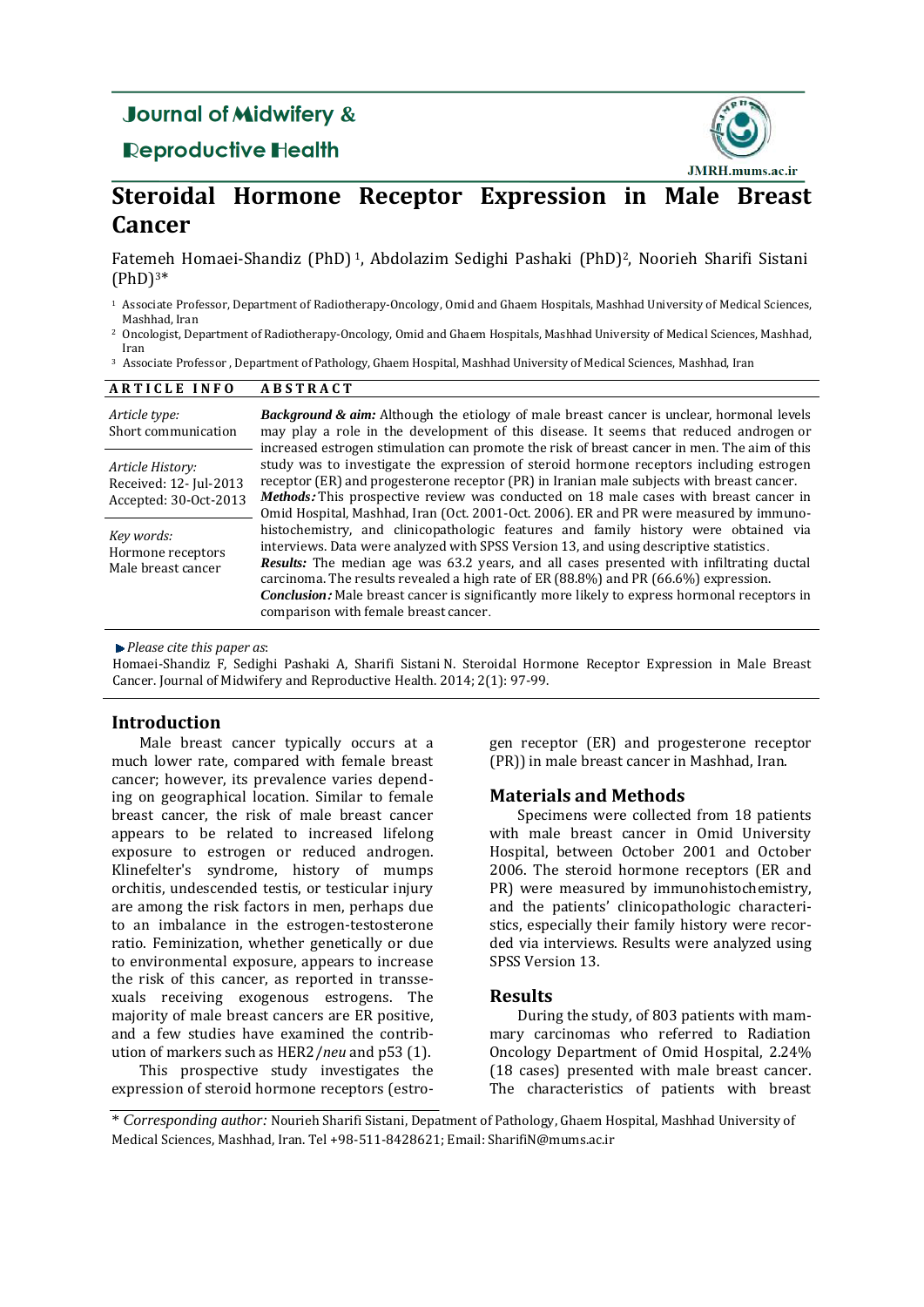cancer are presented in Table 1.

| Table 1.                         |        |                       |                |      |           |                   |  |
|----------------------------------|--------|-----------------------|----------------|------|-----------|-------------------|--|
| Researcher                       | Number | Marker Expression (%) |                |      |           |                   |  |
|                                  |        | $ER\alpha$            | ER             | PR   | AR        | HER2 <sup>a</sup> |  |
| Rayson <sup>5</sup>              | 77     | 91                    | N <sub>D</sub> | 96   | 95        | 29                |  |
| Munoz de toro <sup>6</sup>       | 18     | 61                    | ND             | 72   | 38        | ND                |  |
| Pich <sup>7</sup>                | 47     | 51                    | N <sub>D</sub> | 47   | 34        | <b>ND</b>         |  |
| Pich <sup>8</sup>                | 50     | 57                    | ND.            | 50   | 36        | 56                |  |
| Andre <sup>9</sup>               | 90     | 75                    | ND.            | 74   | 0         | 12                |  |
| Mourao-Necto <sup>2</sup>        | 48     | 75                    | ND             | 69   | ND        | 62                |  |
| Wany-<br>Rodriguez <sup>11</sup> | 65     | 95                    | ND             | 79   | <b>ND</b> | 9                 |  |
| $M$ uir <sup>12</sup>            | 59     | 81                    | ND.            | 63   | <b>ND</b> | 5                 |  |
| Barlund <sup>13</sup>            | 129    | 72                    | ND.            | 70   | <b>ND</b> | 4                 |  |
| Rudlowski <sup>14</sup>          | 99     | 87                    | N <sub>D</sub> | 65   | <b>ND</b> | 15                |  |
| Murphy <sup>15</sup>             | 16     | 80                    | 93             | 87   | 93        | ND                |  |
| Benchellal <sup>16</sup>         | 19     | 92                    | ND             | 100  | ND        | ND                |  |
| This article                     | 18     | 88.8                  | ND             | 66.6 | ND        | ND                |  |
|                                  |        |                       |                |      |           |                   |  |

ND: non diagnosed HER2: c-erb-2

The median age was 63.2 years, and all cases had infiltrating ductal carcinoma. The family history of breast cancer was negative in 17 cases, and in one case, the sibling (sister) suffered from breast cancer. Staging was compared with TNM (Tumor, Node, Metastasis) system, and the most frequent stages were II and III.

 The mean of metastatic axillary lymph nodes was 4.74 nodes (from 0 to 17).

\*Among 18 subjects, 2, 7, 4, and 3 patients were in stages I, II, III, and IV, respectively; however, the stages of two patients were unknown.

ER and PR were positive in 88.8% and 66.6% of the patients, respectively (ER and PR were negative in base on 0% of IHC staining).

#### **Discussion**

In 2005, an estimated number of 1600 new cases of male breast cancer were diagnosed in U.S.A (3). The mean age for diagnosis of male breast cancer is 67 years, which is 5 years more than the average in women (2). In this review, the median age of diagnosis was reported as 63.2 years old.

Breast cancer affects Iranian women at least one decade earlier than their counterparts in developed countries (4); though, this has not been proven for male patients.

 Data show that 93.7% of male breast cancer are ductal or unclassified carcinomas; 2.6%, 1.8% and 1.5% are papillary, mucinous and lobular, respectively (2). In the present review, 100% of cases present with ductal carcinoma.

Although the etiology of male breast can-

cer is unclear, hormonal levels may play a role in the development of this disease. Male breast cancer has a high rate of hormone receptor expression, and approximately 90 % and 81% of male breast cancers express the estrogen and progesterone receptors, respectively (2). In this review, 88.8 % of male breast cancers express ER, and 66.6.% express PR. Male breast cancers are significantly more likely to express hormonal receptors in comparison with female breast cancers (2).

 The presented data in this review add to the body of information regarding steroid receptor expression in male breast cancer.

 Males have lower circulating levels of estradiol than females. The extremely-high level of hormone receptor expression observed in male breast cancer is quite intriguing. Without sufficient legend to bind to and activate their cognate receptors, it seems that there is no selective advantage for male breast tumors to express hormone receptors. This might be explained considering the hormonal environment in post-menopausal women, where the production of ovarian hormones has virtually ceased.

 The in situ production of estrogens in breast carcinoma is considered to play an important role in the proliferation of breast cancer cells, as it has been demonstrated that breast tumors possess enzyme systems required to produce bioactive estrogens in situ from circulating precursors androstenedione or oestrone sulphate (16). In post-menopausal women, these systems are active, and the same might be expected in males.

 Male breast cancers are known to overexpress intratumoral aromatuse (18), which is likely to contribute to in situ estrogen biosynthesis. Thus, the availability of bioactive estrogens in a male environment, characterized by relatively low serum levels of estrogen will presumably provide a growth advantage for ERpositive tumors (15).

 Finally, due to the rarity of male breast cancer, a significant problem in studying this disease is finding sufficiently large numbers to allow multivariate analysis of possible prognostic markers.

#### **Conclusion**

In our study, expression of hormone